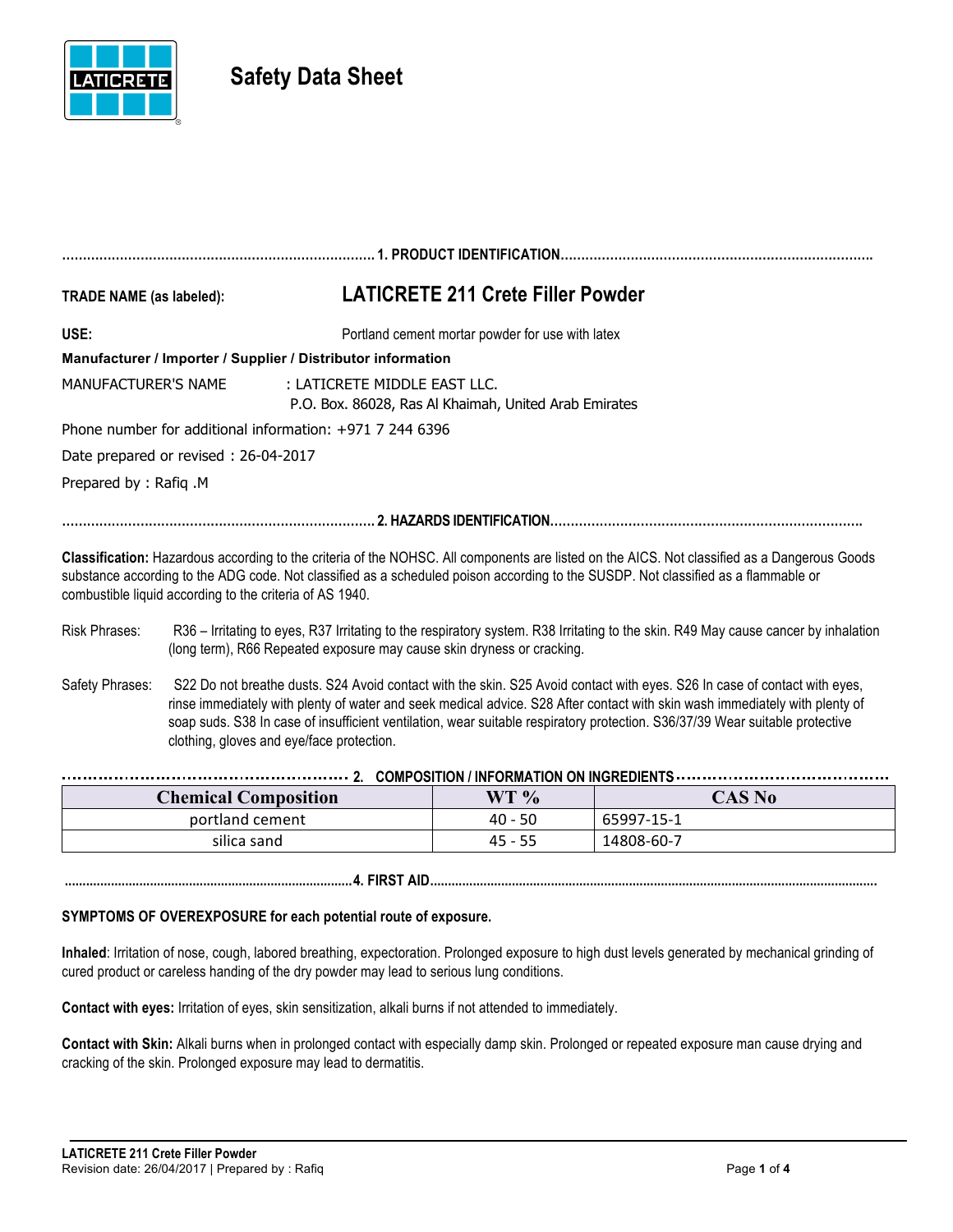**Swallowed:** Small amounts due to normal handling will have little or no effect. Possible alkali burns around mouth and throat for larger amounts if not attended to immediately.

### **FIRST AID or EMERGENCY PROCEDURES**

**Eye Contact:** Wash the eyes with large amounts of water for 15 minutes, occasionally lifting the lower and upper lids. Get medical attention immediately.

**Skin Contact:** Remove contaminated clothing. Promptly wash contaminated skin with soap or mild detergent and water. Seek medical attention if skin has been broken or redness and irritation persist.

**Inhaled:** Safely move the exposed person to fresh air at once. Provide artificial respiration if breathing stops. Seek medical attention unless recovery is immediate.

**Swallowed**: If the person is conscious, give large amounts of water. Do not induce vomiting. Get medical attention immediately.

#### **First aid facilities**

Provide industrial first aid facilities, eye wash station and safety showers as appropriate.

#### **Notes to Physician**

Possible aggravated pre-existing conditions – none reported.

Suggested treatment for acute symptoms, known antidotes – Provide care and treatment based on the patients reaction to the exposure. For further information contact the; Poisons Information Centre 131126 in all states (New Zealand Dial 0800764766)

#### **Health effects or risk from exposure**

**Acute:** Irritation of mucous membranes. Skin irritation.

**Chronic:** Chronic Bronchitis. Dust may contain respirable crystalline silica. Long term exposure to excessive levels of crystalline silica can lead to silicosis and possibly lung cancer. Prolonged skin contact can lead to alkaline defatting dermattic effects or chromium (VI) sensitization from traces of chromium in the cement.

| Flash Point, °C (give method):<br>Auto ignition temperature, °C:                       | Not flammable or combustible<br>N/A       |                                                                                                               |  |  |
|----------------------------------------------------------------------------------------|-------------------------------------------|---------------------------------------------------------------------------------------------------------------|--|--|
| Flammable limits in air, volume %: N/A                                                 | Lower (LEL)                               | Upper (UEL)                                                                                                   |  |  |
| Fire extinguishing materials:<br>x water spray<br>x foam                               | N/A<br>x carbon dioxide<br>x dry chemical | other:                                                                                                        |  |  |
| Hazchem Code: Not allocated                                                            |                                           | Material is not combustible. Product packaging material may however add to combustible load in the event of a |  |  |
| fire. Special fire fighting procedures: N/A<br>Unusual fire and explosion hazards: N/A |                                           |                                                                                                               |  |  |
|                                                                                        |                                           |                                                                                                               |  |  |

**Emergency Procedures – Spills and Leaks - Include employee protection measures:** Wear appropriate equipment to prevent skin and eye contact. Avoid breathing dust and making contact with skin.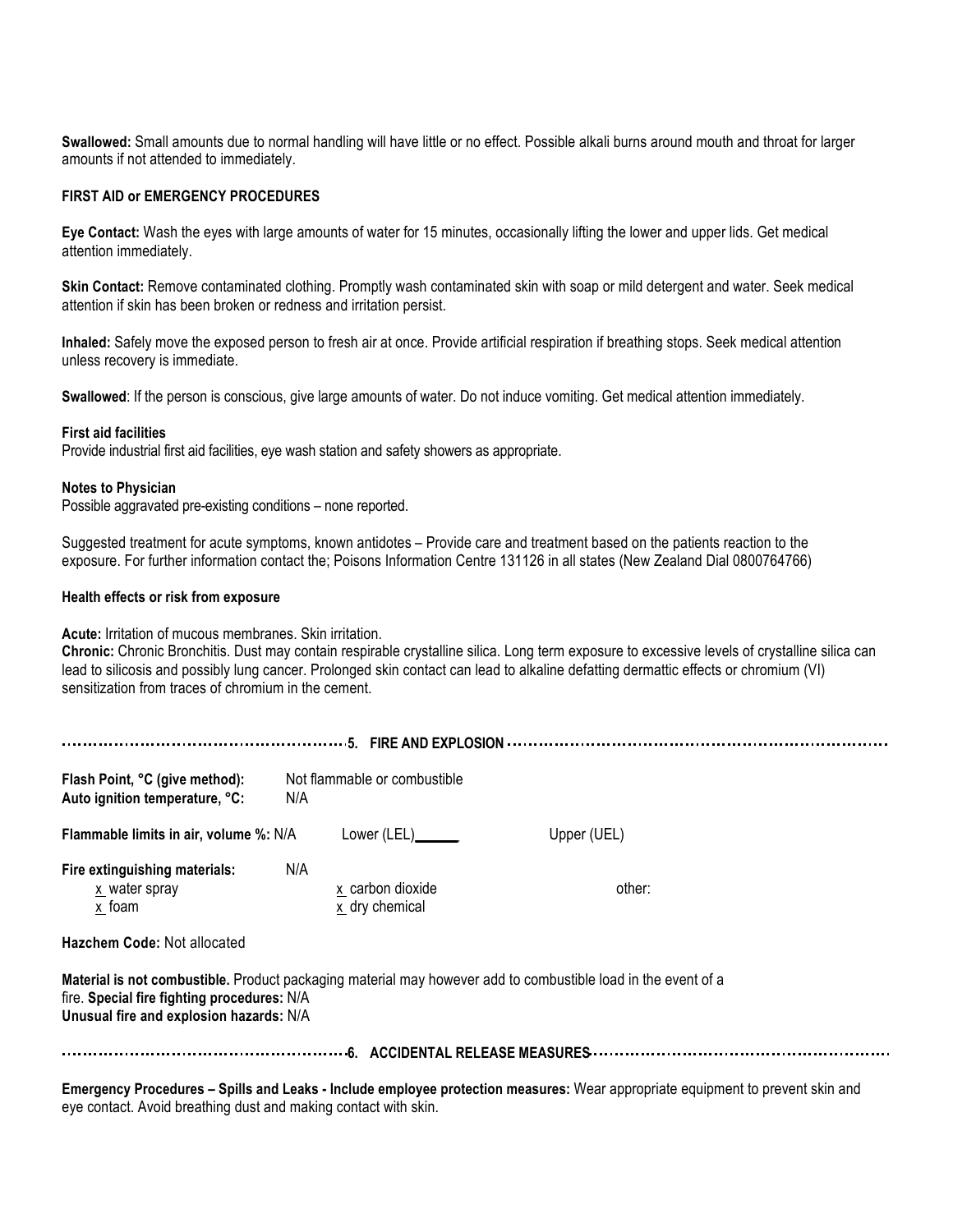Prevent from entering drains and waterways.

**Minor Spills**: Slippery when wet. Bury in approved landfill.

**Major Spills**: Clear area of personnel and move upwind. Collect solid residues without producing excess dust and seal in labeled drums for disposal. Wash area and prevent runoff into drains. Advise emergency services of any contamination of drains or waterways.

**Disposal:** Recycle wherever possible or consult manufacturer for recycling options. Dispose of in an authorized landfill.

**.................................................................................. 7. HANDLING AND STORAGE..........................................................................................**

Handle with suitable protective clothing.

Avoid skin or eye contact.

Suitable Containers Check all containers are clearly labeled and free from leaks.

Storage Requirement

Store in original containers, keep containers securely sealed when not in use. Store in a cool, dry ventilated place. Protect containers against physical damage and check regularly for leaks. Observe manufacturers storing and handling recommendations.

**8. EXPOSURE CONTROLS & PERSONAL PROTECTION**

#### **No exposure standards for this product have been established. The standard for some of the ingredients has been set:**

| Substance                 | <b>TWA</b>   | <b>STEL</b>                            |
|---------------------------|--------------|----------------------------------------|
| <b>Crystalline Silica</b> | ma/m3<br>ν., | $\cdots$<br>established<br>NI∩<br>าษ   |
| 'ortland<br>Cement<br>ימ  | ໍ<br>Uma/m3  | $\cdot$ .<br>∶established<br>NMt<br>าษ |

**Ventilation and engineering controls**: Use mechanical exhaust ventilation if at risk of excessive dust exposure or levels above the TWA. Outdoor use and open areas is usually adequate.

Respiratory protection (type): Use a high quality, well fitting dust mask during normal use or a respirator with particulate filters to AS1715 & AS1716 in very dusty conditions.

**Eye protection (type):** Use a chemical goggle or safety glasses with side shields or safety glass to AS1337.

**Gloves (specify material):** Use impervious gloves, vinyl or rubber to AS2161.2

**Other clothing and equipment:** Wear clean, long-sleeved, body covering clothing and have eye wash on hand.

**Work practices, hygienic practices:** Familiarize the employees with the special handling procedures in this section; also encourage prompt removal of contaminated clothing and clearing of contaminated areas.

| Vapor density (air=1): N/A     | Melting point or range, °C: N/A             |  |
|--------------------------------|---------------------------------------------|--|
| <b>Specific gravity: 1.25</b>  | Boiling point or range, °C: N/A             |  |
| Solubility in water: Insoluble | Evaporation rate (butyl acetate = 1): $N/A$ |  |